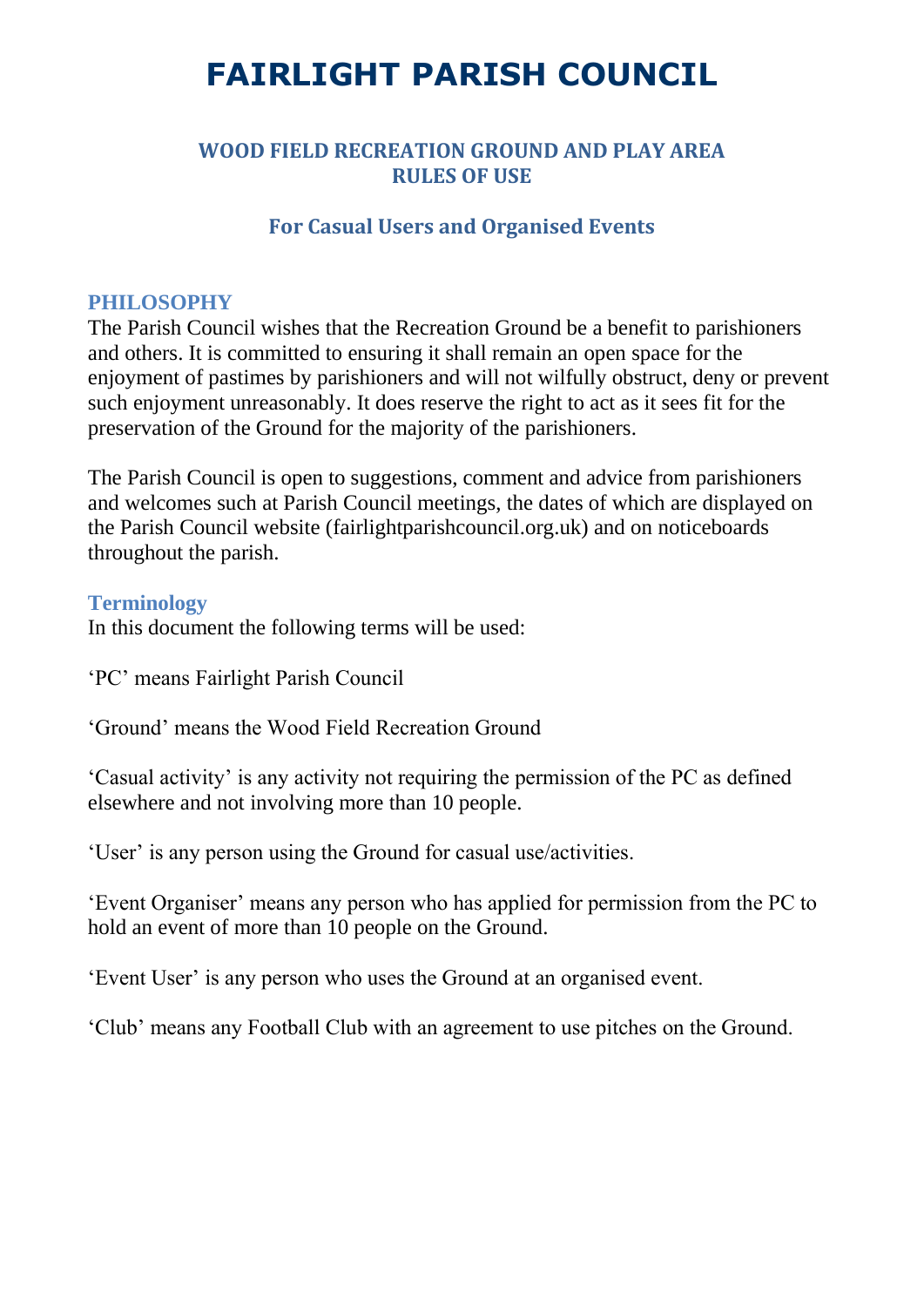## **CASUAL USE**

### **General Principles**

- 1. All Users will make every effort to respect the Ground and the area surrounding it, including: trees, paths, buildings, fences, furniture, the play areas and football pitch and to cause no damage.
- 2. The following is a list of casual activities which may take place on the Ground without specific consent. This list is not exhaustive and if any User wishes to query whether an activity not on the list constitutes casual use, he/she should contact the Parish Clerk.
	- Ball games (except golf)
	- Picnics
	- Children's games
	- Dog walking
	- Informal gatherings of no more than 10 people
	- Jogging
- 3. Casual games are permitted with the exception of those named in the schedule of limitations in this document. Formalised games are permitted with the specific permission of the PC.
- 4. The enclosed play area is designed for the use of children. With regard to this area the following should be noted
	- Small children should be supervised by an adult at all times
	- No dogs or bicycles are permitted within the play area
	- No glass or alcohol should be taken into the play area
	- Users are requested to use the litter bins provided within the play area
	- Users are requested to consider neighbouring residents
	- Any dangerous, damaged or misuse of the equipment should be reported immediately by speaking to the Parish Clerk or any Councillor.
- 5. Facilities for older children and adults, including a basketball net and football goal are to be found outside the enclosed area.
- 6. Dog walking is permitted but dogs must be kept under control at all times. Dogs must be kept on a lead while any formalised activity is taking place on the Ground or in the vicinity of children.

Dog faeces must be collected by the owner immediately and may be deposited in the dog waste bins provided.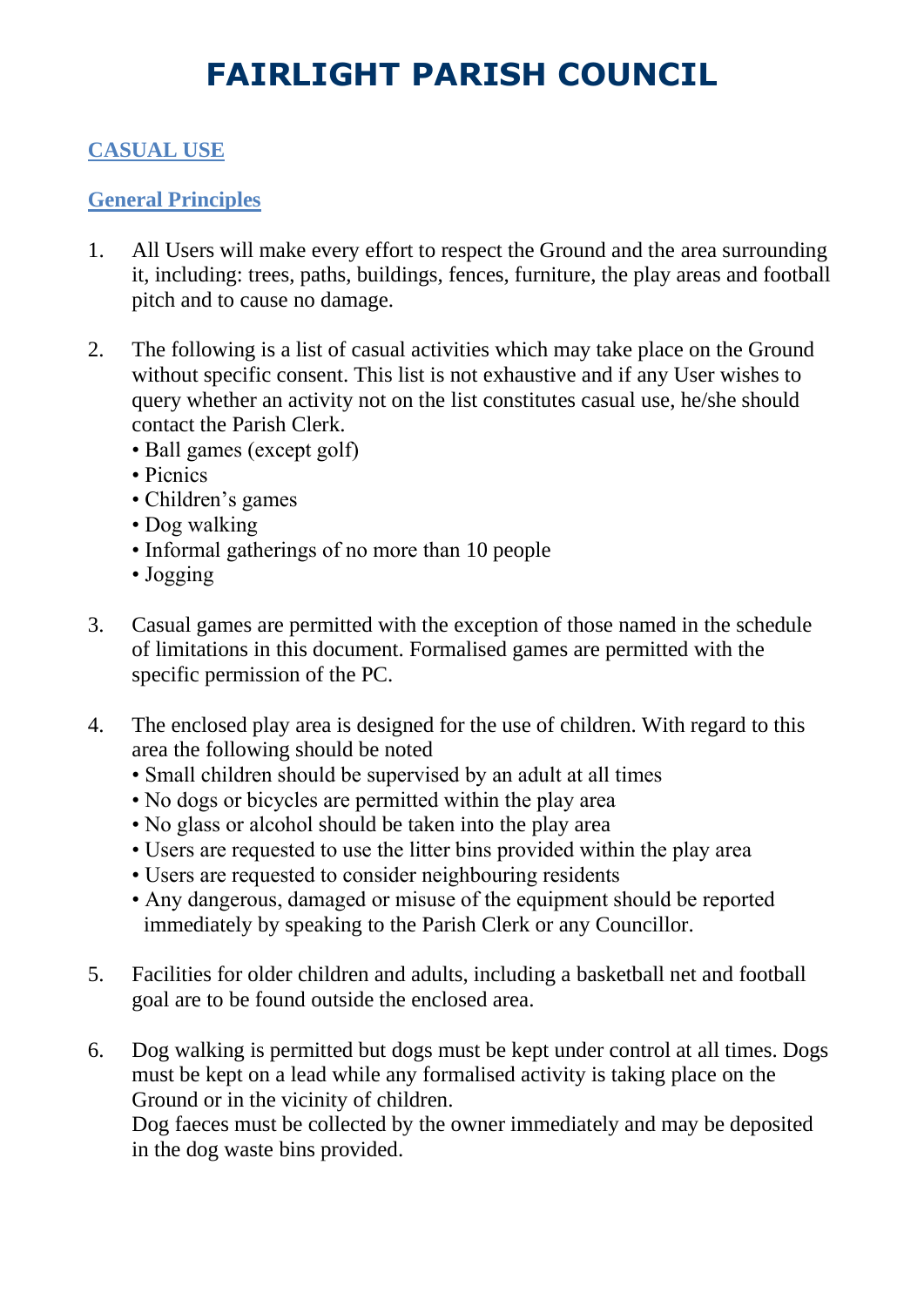- 7. Users travelling to the Ground by car should park within the designated area in the car park. Cars are parked at the owners' risk. No overnight parking is permitted.
- 8. Users are requested to take litter home with them or put it in the litter bins provided.
- 9. No structure, marquee, tent or similar may be erected without the permission of the PC. Temporary open sided/open fronted gazebos may be erected without permission but must be dismantled on the day and not remain overnight.
- 10. The use of the Ground for informal casual use is permitted only insofar as the use complies with relevant laws of the land applicable at the time.
- 11. The PC reserves the right to disallow casual use of any area of the Ground temporarily or permanently. It will act reasonably in exercising this right.

### **Limitations as to Use**

The Ground shall not be used for the following purposes:

- Motor car or motorcycle rallies or the riding of motorcycles
- Golf practice of any kind
- Ground based fires or barbecues \*
- Flying of powered model aircraft of any kind
- Bonfires and / or firework displays
- Horse riding
- Shooting or archery
- Overnight parking and camping without permission
- Organised Events over 10 persons without permission

Or for any activity that is dangerous, noxious, offensive, illegal or immoral or that may become a nuisance to neighbouring properties.

\* Raised barbeques must be at least half a metre above the ground and must not be sited where they might cause a danger or nuisance to other people. In particular they are not permitted on the cricket pitch, practice pitch goal area, any tarmac area, the children's play park or within 6 metres of garden fences and trees.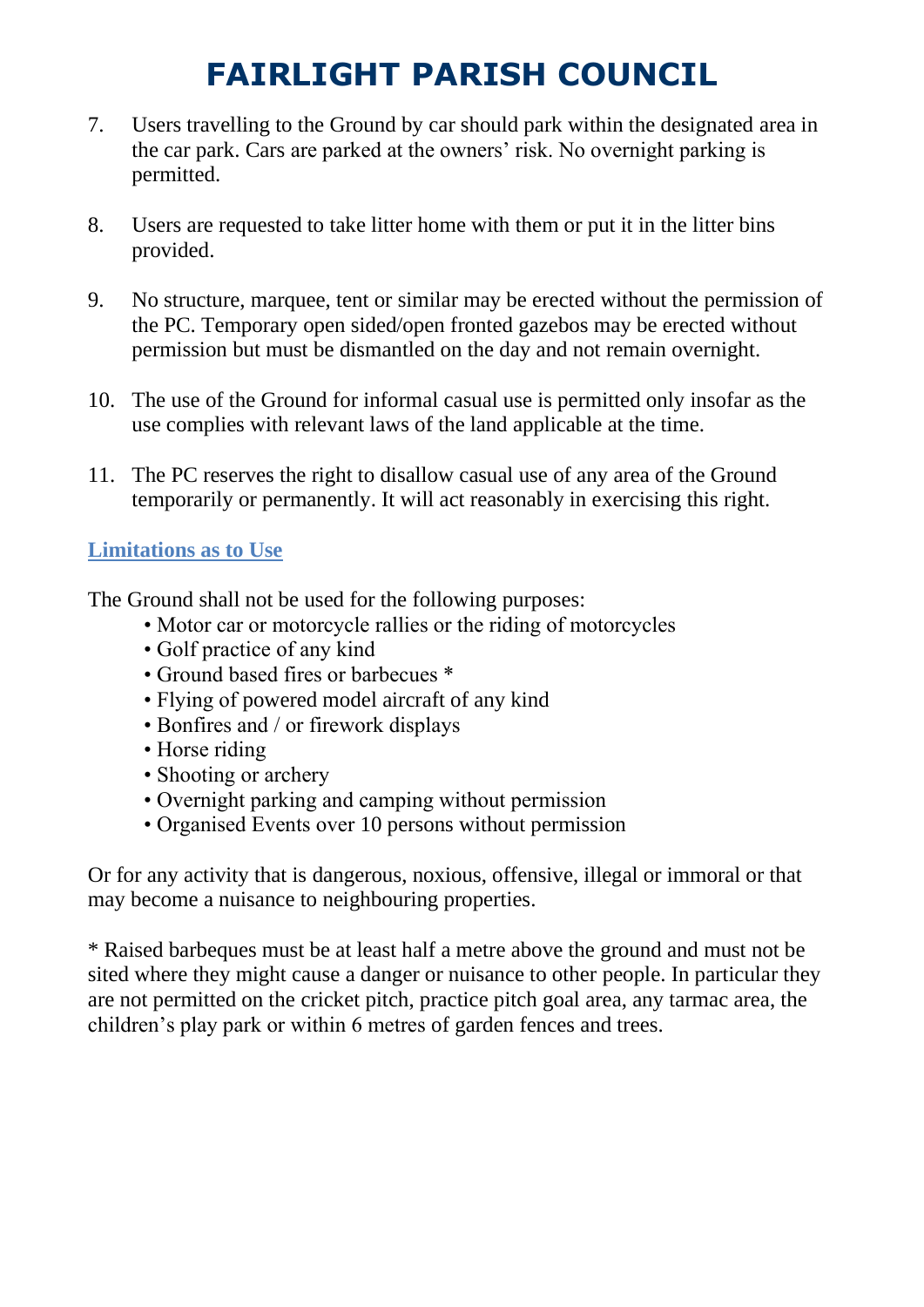### **HEALTH AND SAFETY**

- 1. No User shall perform any action or permit any action to be performed that endangers the safety of other users or casual passers-by.
- 2. The Parish Council will endeavour to keep the Ground in a state fit for use by regular inspection.
- 3. The User undertakes to ensure that the Ground is in a safe state for casual users when he/she leaves the area.
- 4. From time to time there may be objects or materials on the Ground which are dangerous or in a dangerous state. Care must be taken to avoid injury by not using or approaching these objects. The danger must be reported by speaking to the Clerk or any Councillor as soon as possible.
- 5. Dog walkers must make themselves aware of others using the Ground and take appropriate action to control animals in their charge. Faeces must be removed immediately to protect the health of other Users. Dogs are not permitted in the fenced children's play area.

#### **GROUND MAINTENANCE**

- 1. The PC shall be responsible for the general maintenance of the Ground to include mowing, cutting back and general repairs. It shall engage whatever contractor it determines to perform this.
- 2. The PC shall take all reasonable measures to ensure that the Ground is fit for the purpose intended.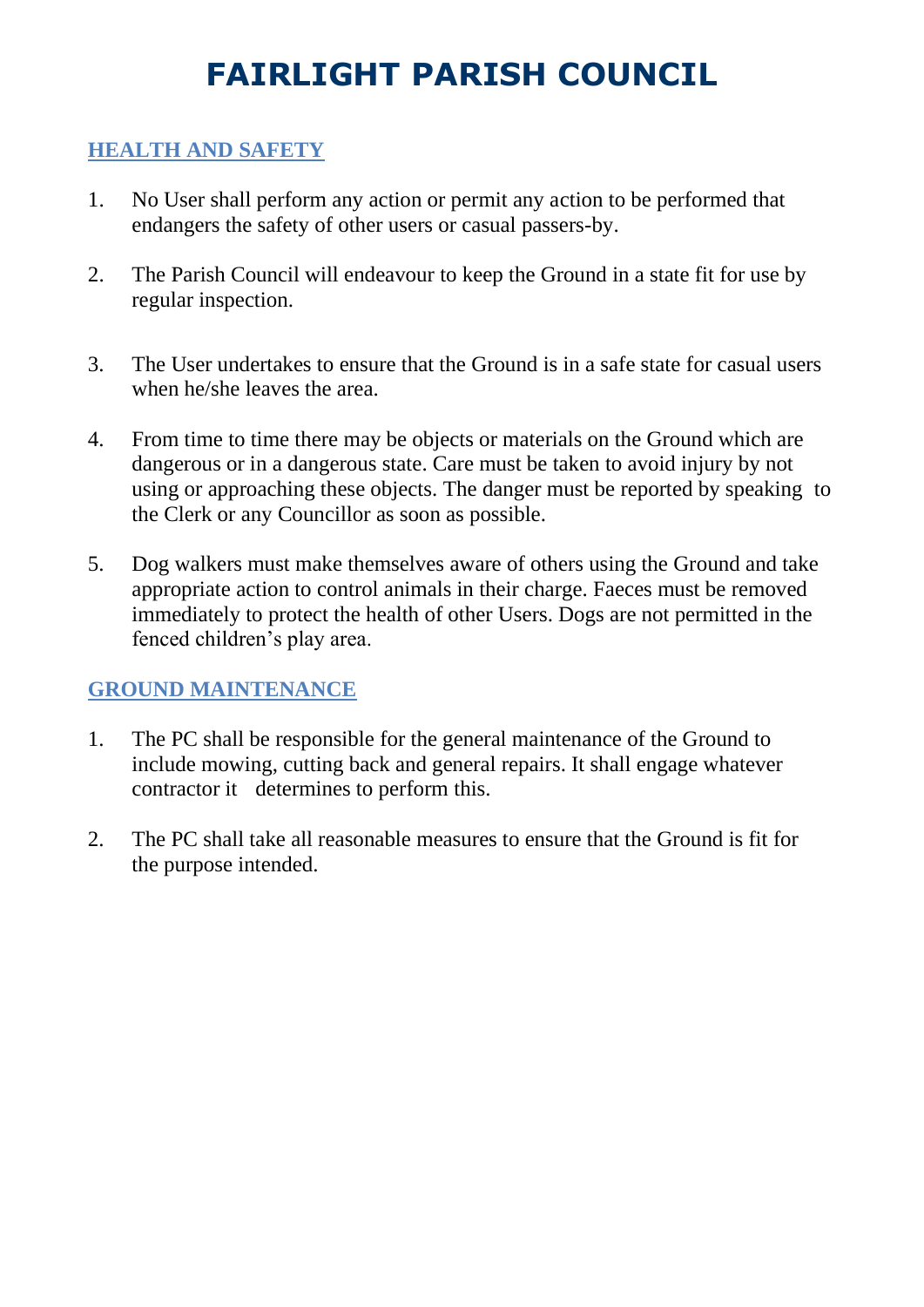### **ORGANISED EVENTS**

### **Applications for Use**

- 1. An initial Application for Use of the Ground should be made in the first instance.
- 2. A detailed Application for Use must be submitted a minimum of eight weeks before use. Both Application forms are available from the Parish website or Clerk. A request made with less than eight weeks' notice may be refused on grounds of insufficient notification.
- 3. Such applications will be placed in front of the PC at the next council meeting. The PC reserves the right to make any further enquiries before granting or refusing the application.
- 4. The PC will advise the applicant in writing of its decision through the Parish Clerk at the earliest opportunity.
- 5. No charge may be made for entry to the Recreation Ground without prior permission of the Council.
- 6. Event applications from For Profit/Commercial organisations may be subject to a hire charge.

### **Event Organiser/User Responsibilities**

The Parish Council only holds Public Liability insurance for the Recreation Ground land and casual use by the public. Organisers are responsible for the Public Liability of all matters connected with the event.

- 1. The Parish Council strongly advises the Event Organiser/User to arrange for Special Events Public Liability Insurance. It reserves the right to request this for any event and where appropriate proof of Public Liability insurance will be required.
- 2. A Risk Assessment must be carried out in writing and given to the Parish Council before the event.
- 3. It is strongly advised that a First Aider be in attendance with means to call the Emergency Services.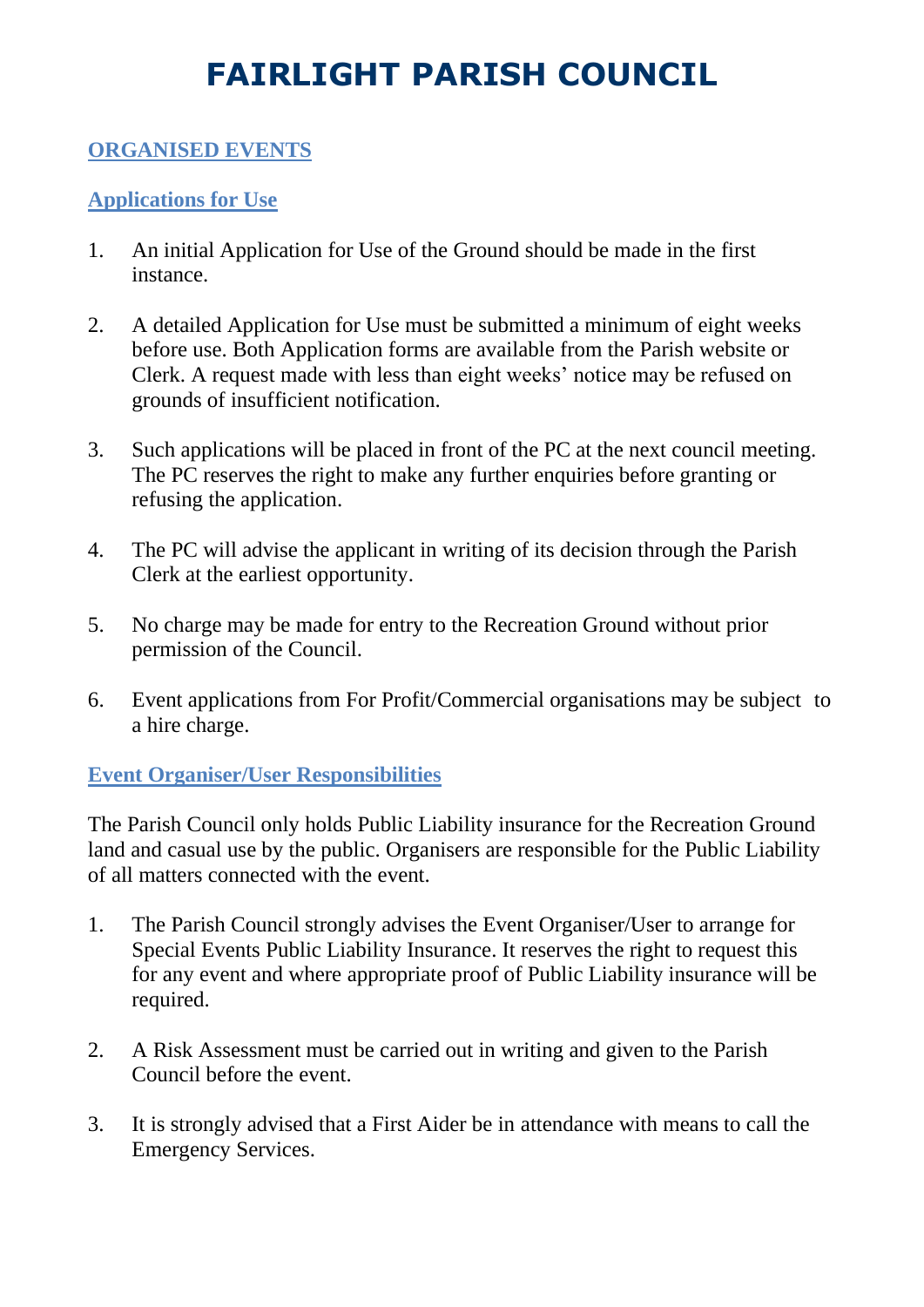- 4. At least two named people must be present for the entire duration of the event and their names and contact details notified on the Application form. It is recommended that these people are clearly recognisable to other Users/members of the public should they wish advice/to complain on the day.
- 5. The Event Organiser must obtain the necessary public entertainment or liquor licence as may be required and have stewards where indicated as a term of the licence.
- 6. The Event Organiser must liaise with the Parish Council regarding the use of electrical supply, water and the toilets.
- 7. The running of events is the responsibility of the Event Organiser who should ensure that they are adequately supervised.
- 8. All Third Parties must have their own Public Liability insurance, for example: catering vans, fair rides, pony rides, bands and stalls. Proof of Public Liability insurance may be requested by the Parish Council. Bouncy Castles must be hired from someone with their own Public Liability insurance and comply with the requirements of the Public Liability, for example: height/weight restrictions, adult supervision.
- 9. Should the event involve stallholders:
	- they must provide their names and addresses to the Event Organiser who will retain a list. This list will be produced to the PC on demand. • the Event Organiser must be fully aware of what goods are on sale at any time and if inappropriate the stallholder must be asked to leave immediately. Any such occurrence must be reported to the Clerk.
- 10. No vehicles are allowed onto the grass without permission from the Parish Council.
- 11. The Event Organisers must ensure that the access point and the gates onto the Ground are kept clear such that Emergency Vehicles have unrestricted access at all times.
- 12. If there is a BBQ, then it must be sited in a position where people cannot walk into it, firefighting equipment must be in place (sand/water buckets) and it must be supervised whilst lit or hot.
- 13. The lighting of bonfires, beacons or use of fireworks and Chinese lanterns is forbidden at all times.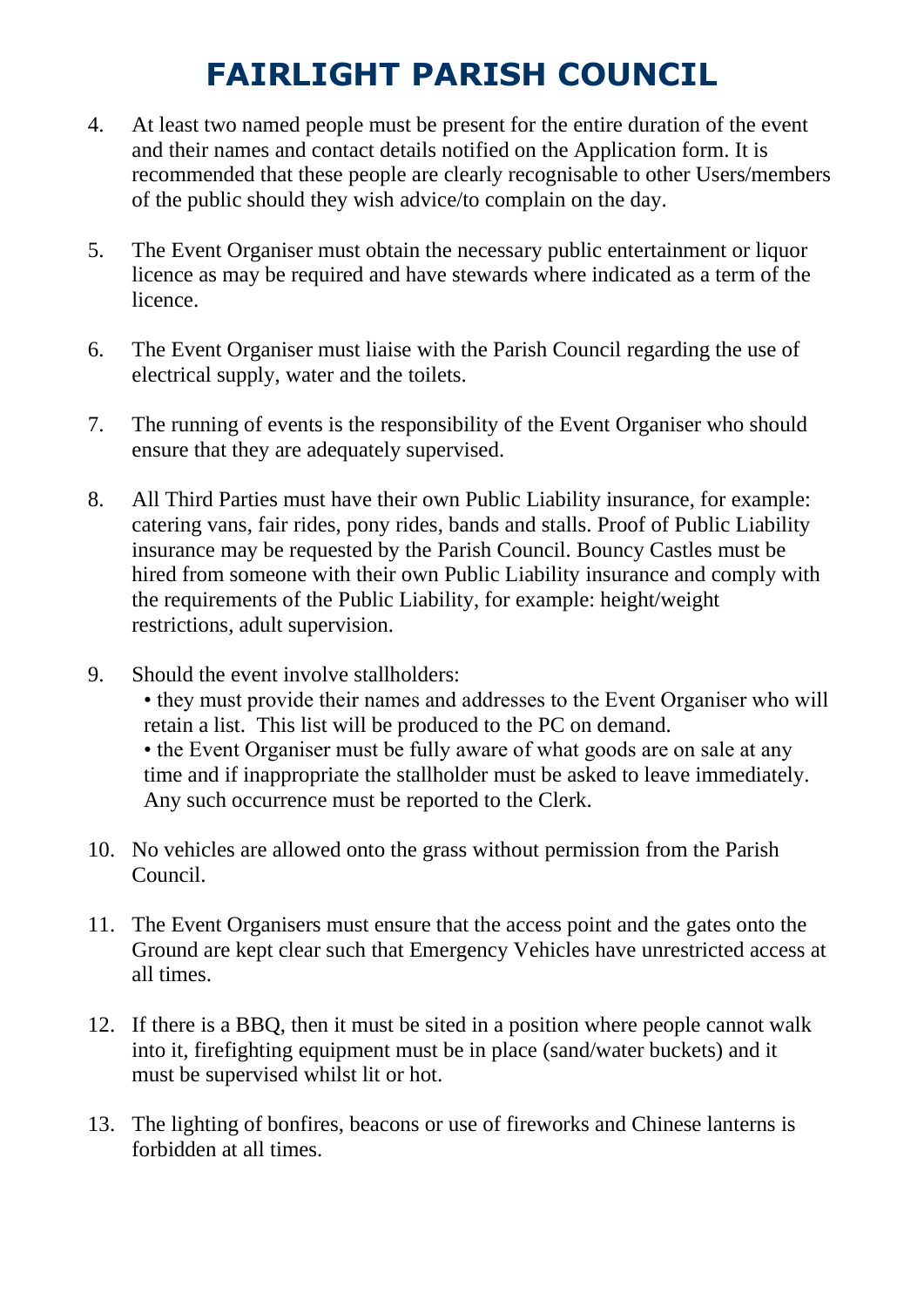- 14. The Ground is the responsibility of the Event Organiser/Users throughout the event and every care should be taken to ensure that no damage is done to any part of it including: trees, paths, buildings, fences, furniture, the play areas and cricket pitch.
- 15. As far as is practicable, the Event Organiser/Users will return the Ground in the state in which it commenced use, in particular to ensure that: • all litter and detritus is removed away from the Ground immediately after the event. It is not permitted to place any collection of litter in the litter bins on or near the Ground; • any damage to the Ground or the vegetation surrounding it will be made good

or paid for such to be affected. Any damage and/or repair must be reported to the Clerk.

- 16. Parking for the event should be controlled and marshalled. The Event Organiser/Users must ensure unrestricted access for Emergency Vehicles at all times to neighbouring roads.
- 17. All Event Organisers/Users will ensure that all Health and Safety precautions as listed in this document are adhered to.

### **Disclaimer**

- 1. Items left on the Ground, with or without the permission of the PC, are the sole responsibility of the owner. The PC is not responsible for any damage caused to or by the piece of equipment or item. Any third party using or tampering with the item/equipment without authority does so at no risk to the PC.
- 2. The PC shall take all reasonable measures to ensure that the Ground is fit for the purpose intended.
- 3. Should an Event Organiser have a query concerning the maintenance of the Ground before an event, it must be advised to the PC as soon as possible and definitely before the commencement of the event. The PC undertakes to make all reasonable efforts to put the matter right before the start of the event. The PC reserves the right to charge maintenance/work required to the Ground as a result of special event application.